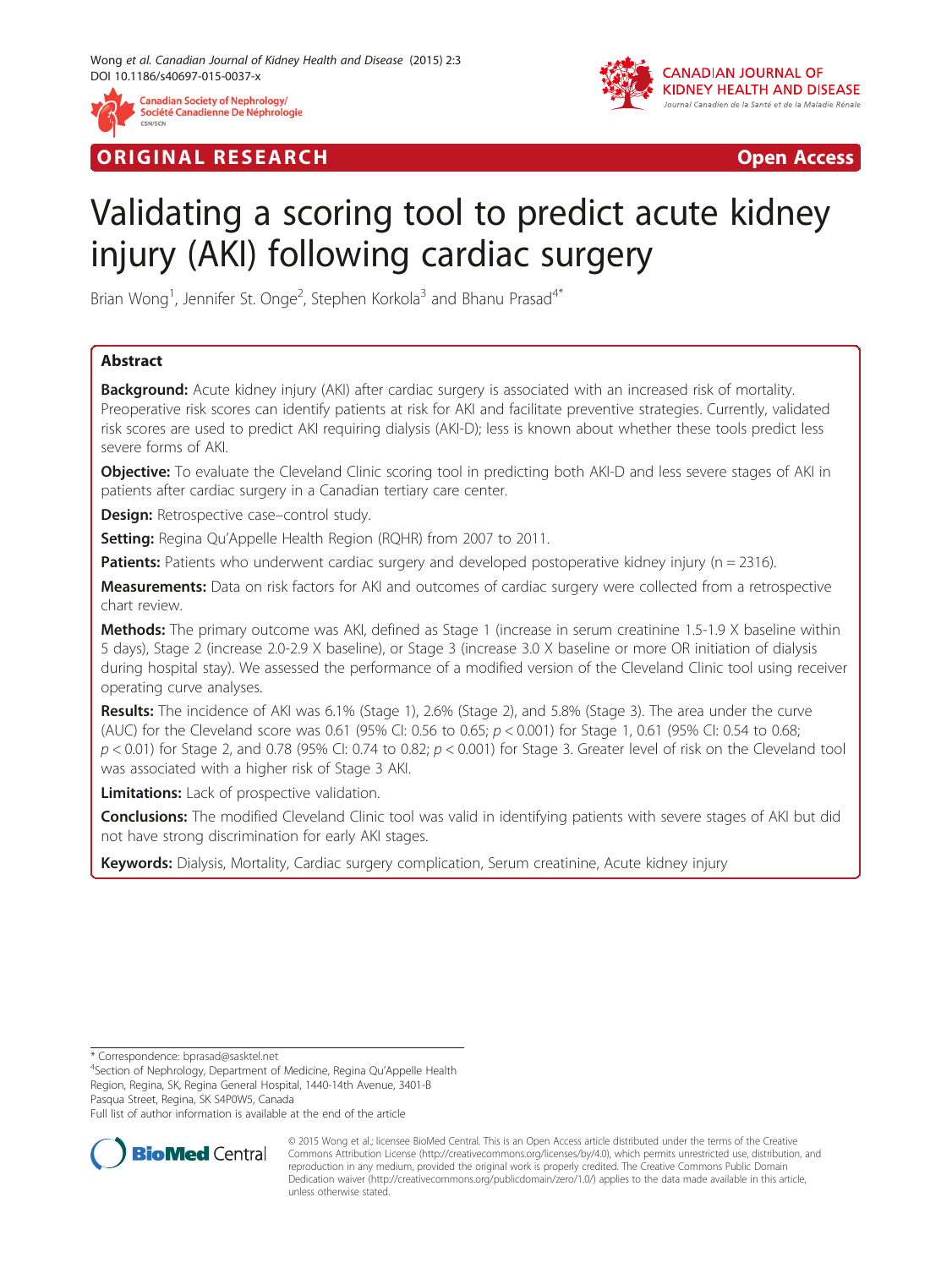## Abrégé

Contexte: L'insuffisance rénale aiguë (IRA) survenant après une chirurgie cardiaque est liée à un risque accru de mortalité. Divers outils d'évaluation du risque préopératoire permettent de dépister les patients à risque d'IRA, facilitant ainsi les stratégies de prévention. Présentement, les scores de risque validés sont utilisés pour prédire une IRA nécessitant une dialyse (IRA-D); nous avons toutefois peu d'information sur l'utilité de ces outils d'évaluation pour prédire des formes moins sévères d'IRA.

Objectif de l'étude: Déterminer la valeur prédictive de l'outil d'évaluation de la Cleveland Clinic, en ce qui concerne l'IRA-D et des formes moins sévères d'IRA, chez des patients en phase postopératoire cardiaque, dans un établissement de soins tertiaires canadien.

Type d'étude: Étude cas-témoins.

Contexte: Regina Qu'Appelle Health Region (RQHR) pour la période de 2007 à 2011.

Patients: Échantillon de patients ayant subi une chirurgie cardiaque, et ayant développé une IRA postopératoire  $(n = 2316)$ .

Mesures: Les données concernant les facteurs de risque d'IRA, et les résultats de la chirurgie cardiaque ont été colligés à partir d'un examen rétrospectif des dossiers.

Méthode: La première complication rapportée était l'IRA : de stade 1 (avec élévation du taux de créatininémie de 1,5 -1,9 X par rapport à la valeur de référence, à l'intérieur de 5 jours); de stade 2 (élévation de 2,0-2,9 X la valeur de référence), ou de stade 3 (élévation minimale de 3 X la valeur de référence ou dialyse initiée pendant le séjour à l'hôpital). Nous avons évalué la performance d'une version modifiée de l'outil d'évaluation de la Cleveland Clinic en analysant la courbe ROC (receiver operating curve).

Résultats: La fréquence d'IRA était de 6,1% (stade 1), 2,6% (stade 2), et de 5,8% (stade 3). L'aire sous la courbe, pour le score de Cleveland était de 0,61 (IC 95%: de 0,56 à 0,65; p < 0.001) pour l'IRA de stade 1, de 0,61 (IC 95%; de 0,54 à 0,68; p < 0.01) pour le stade 2, et de 0,78 (IC 95%: de 0,74 à 0,82; p < 0.001) pour le stade 3. Un risque accru avec l'outil d'évaluation de la Cleveland Clinic était lié à un risque accru d'IRA de stade 3.

Limites de l'étude: Absence de validation prospective.

Conclusions: La version modifiée de l'outil d'évaluation de la Cleveland Clinic dépistait adéquatement les patients atteints de l'IRA dans ses formes sévères, mais ne permet aucune distinction claire pour ce qui est des stades moins sévères de l'IRA.

## What was known before

The Cleveland Clinic score has consistently had the highest discrimination when compared to other risk scores that predict AKI requiring dialysis (AKI-D), and it has been validated in multiple cohorts for AKI-D. However, it has not been validated in a Canadian cohort for less severe forms of AKI.

## What this adds

We demonstrated in a Canadian cohort that the Cleveland Clinic score was valid in predicting severe AKI (Stage 3), but less successful in predicting patients with less severe forms of AKI (Stage 1 and Stage 2).

## Background

Acute kidney injury (AKI) after cardiac surgery is a serious complication due to its association with elevated mortality [[1-5](#page-7-0)]. Depending on the definition, up to 30% of cardiac surgery patients develop some form of AKI post-surgery [[2,5-11](#page-7-0)], and 1-5% of patients develop the most severe form of kidney injury: AKI requiring dialysis

(AKI-D) [\[2,8,11,12](#page-7-0)]. Mortality following AKI-D has been reported to be greater than 50%, and in some cases, as high as 80% [\[1,10,13-15\]](#page-7-0). In contrast, mortality associated with cardiac surgery alone ranges from 2 to 8% [\[8,16,17](#page-7-0)].

Even mild forms of AKI can impact short- and long-term morbidity and mortality [\[7,10,18-21\]](#page-7-0). Minor (0–44.2 μmol/ L) postoperative increases in serum creatinine (SCr) from baseline can increase the risk of 30-day mortality 3-fold [[10](#page-7-0)]; and larger SCr increases (≥44.2 μmol/L) were associated with a >18-fold elevation [\[10\]](#page-7-0). Less severe forms of AKI after cardiac surgery are also associated with an increased risk of other adverse outcomes, such as progression of chronic kidney disease (CKD) [\[22\]](#page-7-0), increased postoperative length of stay [\[23](#page-7-0)], and increased risk of 30-day hospital readmission [\[24\]](#page-7-0). The short- and long-term outcomes associated with less severe forms of AKI indicate that prevention and treatment measures are desperately needed.

Currently, there is no clear evidence for an effective preventive or therapeutic pharmaceutical agent for AKI [[1,3,8,25,26\]](#page-7-0). Preoperative risk stratification can contribute to informed decision making, increased awareness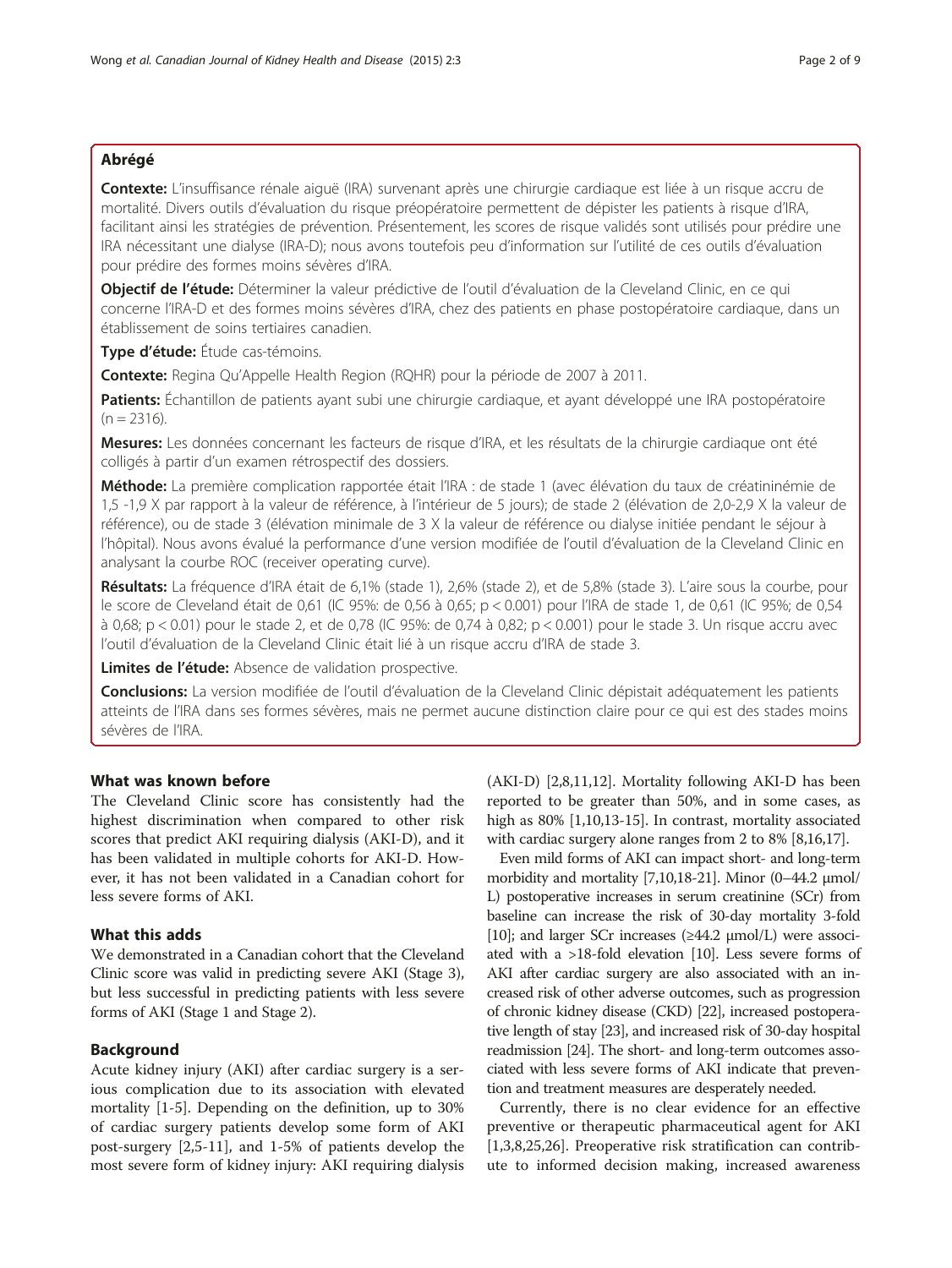among multiple care providers, hemodynamic and fluid optimization, and future research studies [\[27\]](#page-7-0). There are a few externally valid scoring tools for risk stratification for AKI-D [\[8](#page-7-0)]. Using major AKI-D risk factors, Thakar et al. [[16\]](#page-7-0) developed the Cleveland Clinic scoring tool in a large cohort of patients ( $n = 15,838$ ) to identify patients at risk of developing AKI-D after open-heart surgery. Of the available AKI-D scoring tools, multiple comparison studies have found that the Cleveland Clinic score has the highest discriminative power, and it has performed well in some external cohorts [[6,27-29\]](#page-7-0). However, a key limitation of this risk score is that it does not predict milder forms of AKI [\[14,30](#page-7-0)[,31](#page-8-0)], which still have significant short- and long-term health effects.

The purpose of this study was to assess the performance of the Cleveland Clinic scoring tool in predicting all stages of AKI in a Canadian tertiary care center providing cardiac surgery.

#### Methods

#### Data collection and study cohort

We conducted a retrospective chart review of all patients who underwent cardiac surgery from 2007 to 2011 in the RQHR ( $n = 2343$ ). The data for all variables except serum creatinine were obtained from a database produced by the health records department who previously coded and entered the data from patient hospital charts. Data for serum creatinine was obtained using an electronic repository that houses all lab data in the hospital. We used the Medical Information Quality System (MIQS) to identify patients who required intermittent hemodialysis if there were any discrepancies in the data.

We collected data on the following variables that were predictors of AKI in the Cleveland Clinic scoring tool [[16\]](#page-7-0): gender; comorbidities including congestive heart failure (CHF), type 1 diabetes, and chronic obstructive pulmonary disease (COPD); cardiac indicators including left ventricular ejection fraction (LVEF) <35%, preoperative use of an intra-aortic balloon pump (IABP), and history of previous cardiac surgery; type of current cardiac surgery; and preoperative creatinine  $(\mu mol/L)$ . We were not able to obtain data on insulin use in patients with diabetes; therefore we focused only on type 1 diabetics. We also did not have information on medication use in COPD so all patients with this diagnosis were included. The types of cardiac surgery included coronary artery bypass graft (CABG), aortic valve repair or replacement (AVR), mitral valve repair or replacement (MVR), tricuspid valve repair or replacement (TVR), and combinations of CABG and AVR, MVR and TVR, as well as other cardiac surgeries such as ventricular aneurysm repair, pericardiectomy, etc. Emergent surgery data was not used because it was not consistently or accurately recorded in the patients' charts.

In addition, we collected data on other preoperative variables (age, BMI), perioperative variables [operating room time (open to close; minutes), operation time (entry to exit; minutes), clamp time (minutes), pump time (minutes), number of bypass grafts], and postoperative variables [length of stay (days) and dialysis modality if required (hemodialysis, continuous, peritoneal dialysis)]. For preoperative creatinine, we used data from the sample that was reported by the lab at the time closest to the start of the surgery (up to and within 5 minutes after the start of surgery). This included lab samples taken up to 3 months prior to the surgery in rare cases. For postoperative creatinine, we collected data from the highest creatinine sample on each postoperative day for five consecutive days, and also the highest sample on the final day of hospital stay if the patient stayed more than five days. If there were no data on a given postoperative day, it was left blank.

#### **Outcomes**

Our primary outcome was AKI Stage 1, Stage 2 or Stage 3. Stage 1 was defined as an increase in serum creatinine 1.5-1.9 X baseline within 5 days. Stage 2 was an increase in serum creatinine 2.0-2.9 X baseline within 5 days, and Stage 3 was an increase in serum creatinine 3.0 X baseline or more OR initiation of dialysis anytime during hospital stay. The groups were mutually exclusive. Due to limitations in data availability up to 7 days and urine output, we were not able to use the formal KDIGO criteria for AKI [\[32](#page-8-0)].

### Cleveland clinic score

To evaluate the use of the scoring tool, we calculated a score for each patient based on the general method described previously (Thakar et al. [\[16](#page-7-0)]; Additional file [1](#page-7-0)). As noted above, we were limited to using type 1 diabetes instead of insulin-requiring diabetes, and were unable to include emergency surgery in the scoring tool. Therefore, the minimum score for a patient was 0 and the maximum was 15 (instead of 17).

#### Statistical analyses

Descriptive statistics for categorical variables were reported as frequency (percentage), whereas continuous variables were reported as means (standard deviation). Categorical variables were compared between AKI Stages 1–3 using chi-square tests, and continuous variables were compared using one-way ANOVAs. Logistic regression models and receiver operator curve analyses were used to calculate area under the curve (AUC) for the prediction of AKI Stage 1, 2 and 3 using the Cleveland score. All statistical tests were 2-sided, with alpha level set at 0.05 for statistical significance. Statistical analyses were performed using SPSS Version 17.0. The Regina Qu'Appelle Health Region and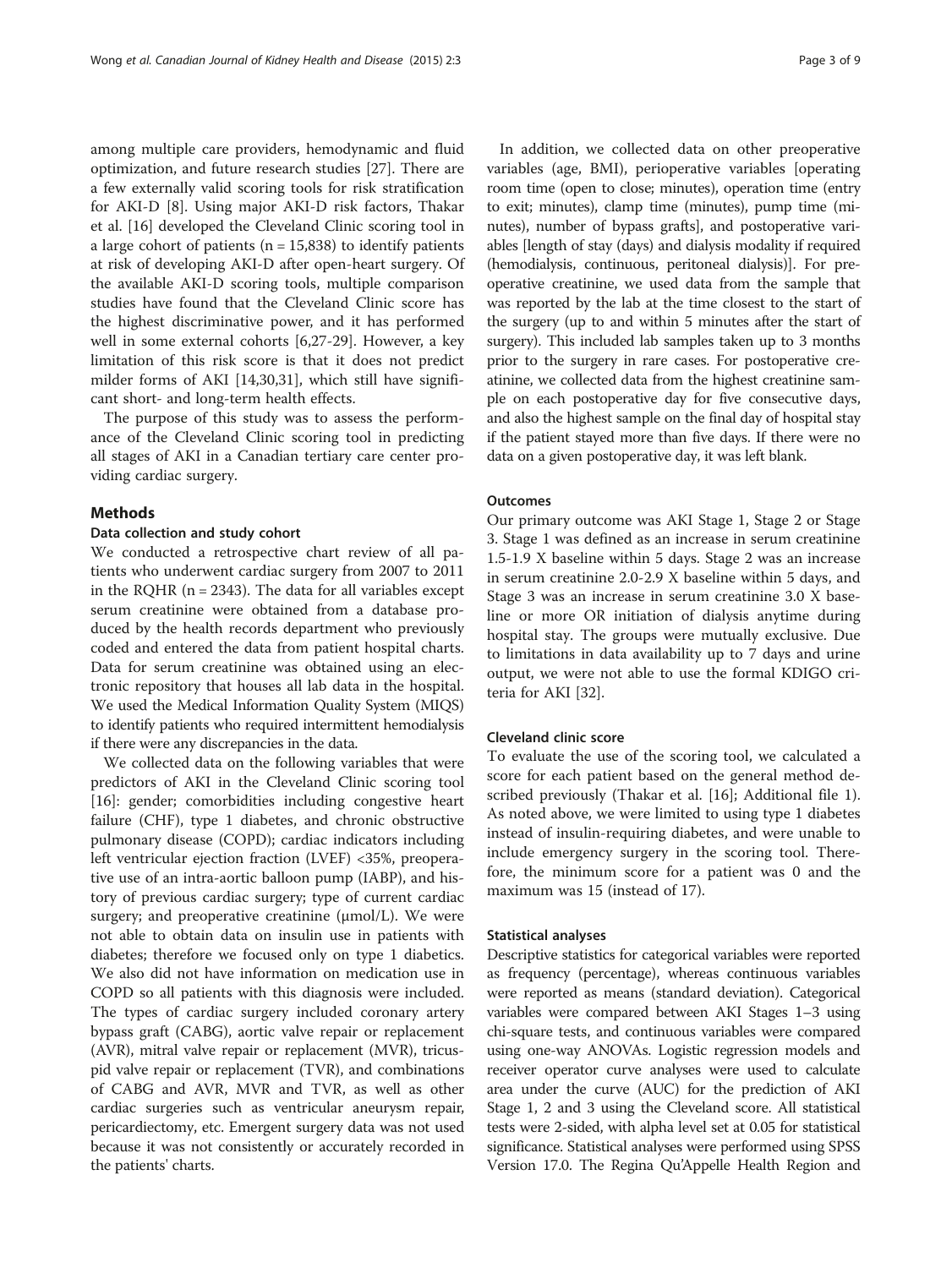the University of Saskatchewan Research Ethics Boards through a harmonized review approved the study.

## Results

A total of 2343 patients had cardiac surgery performed between 2007 and 2011. Two patients did not have complete creatinine data, and twenty-five patients were excluded from the data due to a history of requiring dialysis (either hemodialysis or peritoneal) prior to surgery, leaving a final sample of 2316 patients.

The incidence of AKI was  $6.1\%$  (n = 142) in Stage 1, 2.6% (n = 60) in Stage 2, and 5.8% (n = 134) in Stage 3. Of the total 134 Stage 3 patients, 125 (5.4% of total) patients required dialysis during their hospital stay. Seventy-six of the 125 patients (60.8%) received in-patient hemodialysis, 45 (36%) received continuous renal replacement therapy, and 1 (1%) patient received peritoneal dialysis; for 4 others (3.2%), the type of dialysis was not recorded.

We compared patients without AKI to patients with AKI Stages on all potential risk factors using chi-square analyses and one-way ANOVA's as appropriate. Patients in the four groups were similar in terms of BMI, and the number of bypass grafts (Table [1\)](#page-4-0). A history of previous cardiac surgery, preoperative use of an IABP, presence of CHF, type of surgery, as well as intraoperative risk factors such as longer clamp time and pump time were associated with more severe AKI (Table [1\)](#page-4-0). The overall relationship between diabetes and AKI Stage was significant ( $p = 0.01$ ), but this was largely driven by a large percentage of patients in Stage 2 with type 2 diabetes; the p-value for type 1 diabetes alone was not significant ( $p = 0.7$ ). Patients with increased severity of AKI had a significantly longer length of stay in hospital (32 vs. 14 days; Table [2](#page-5-0)) and were much more likely to die in hospital (47.8% vs. 2.5%).

#### Cleveland clinic scoring tool

There was a significant overall difference between the KDIGO Stages in the modified Cleveland Clinic score;  $p < 0.001$ ). The mean scores were significantly different between all groups except Stage 1 vs. Stage 2 ( $p < 0.001$ ; Table [3\)](#page-5-0). Like Thakar et al. and Englberger et al. [[6,16](#page-7-0)], we grouped the Cleveland score into four risk categories: low risk (0–2), intermediate risk (3–5), high risk (6–8) and very high risk  $(≥9)$ . The frequency of patients in each risk category is presented in Table [3](#page-5-0). There was a significant relationship between Cleveland Clinic Risk Score Category and AKI Stage with a greater percentage of patients in higher AKI Stages for those classified as higher risk of AKI on the Cleveland tool.

To test the validation of the Cleveland Clinic score in our population, we generated receiver operating characteristics curves for predicting AKI Stages 1, 2, and 3 using the Cleveland Clinic score. The area under the curve (AUC) for the Cleveland score was 0.61 (95% CI: 0.56 to 0.65;  $p < 0.001$ ) for Stage 1, 0.61 (95% CI: 0.54 to 0.68;  $p < 0.01$ ) for Stage 2, and 0.78 (95% CI: 0.74 to 0.82;  $p <$ 0.001) for Stage 3 (Figure [1\)](#page-6-0). We also were interested in whether combining Stage 1 and Stage 2 would improve the AUC of the model; however, the value remained the same  $(0.61, 95\% \text{ CI: } 0.57 \text{ to } 0.65; p < 0.001).$ 

We did a post-hoc analysis of calibration and found the model to have good calibration for prediction of Stage 3 ( $p = 0.84$ ), moderate calibration for Stage 1 ( $p = 0.29$ ), and poor discrimination for Stage 2 ( $p = 0.08$ ), with higher p-values indicating better calibration. However, given that calibration is very sensitive to sample size, the results should be interpreted with caution.

#### **Discussion**

We used the Cleveland Clinic scoring tool to predict different stages of AKI within 5 days of cardiac surgery in patients treated between 2007 and 2011 in the RQHR. Like previous studies [[6,27](#page-7-0)-[29](#page-7-0)], we found that the Cleveland Clinic tool performed well in discriminating patients who required dialysis (Stage 3) from patients without any kidney injury (no AKI). However, the score exhibited much weaker discrimination for less severe AKI (Stages 1 and 2). To our knowledge, the present study is the first study to evaluate the Cleveland Clinic score for less severe AKI in a Canadian cohort.

We found that the AUC for the Cleveland Clinic score for patients requiring dialysis was 0.78, which is marginally lower than the values seen in previous studies with values consistently >0.80 [\[6,27](#page-7-0)-[29\]](#page-7-0). A previous study in Germany [\[33](#page-8-0)] found that the Cleveland tool had an AUC of 0.66, but variable definitions for risk factors and limitations in their risk factor data may have resulted in the low AUC value. To our knowledge, two previous studies have used the Cleveland Clinic score in AKI patients not requiring dialysis [[6,27\]](#page-7-0). Englberger et al. [\[6](#page-7-0)] defined severe AKI as an increase in SCr to >2.0 mg/dL  $(>176.8 \mu \text{mol/L})$  and a 2-fold increase compared to baseline, whereas Kiers et al. used the RIFLE criteria to identify patients with ≥50% relative increase in SCr compared to baseline [[27](#page-7-0)]. In both studies, the Cleveland Clinic score still had the highest AUC compared to other scoring tools, but the AUC for AKI not requiring dialysis was lower than the AUC for AKI-D [[6,27\]](#page-7-0). We found that the Cleveland Clinic score had lower discriminative power for AKI Stages 1 and 2 (0.61 for both) compared to these previous studies.

Several factors may have contributed to the lower AUCs in our cohort. We hypothesize that the difference in AUC is likely due to true differences in the study population and center-specific practices, rather than limitations in the definitions of the predictors and outcomes. Our patients may have been in better preoperative health than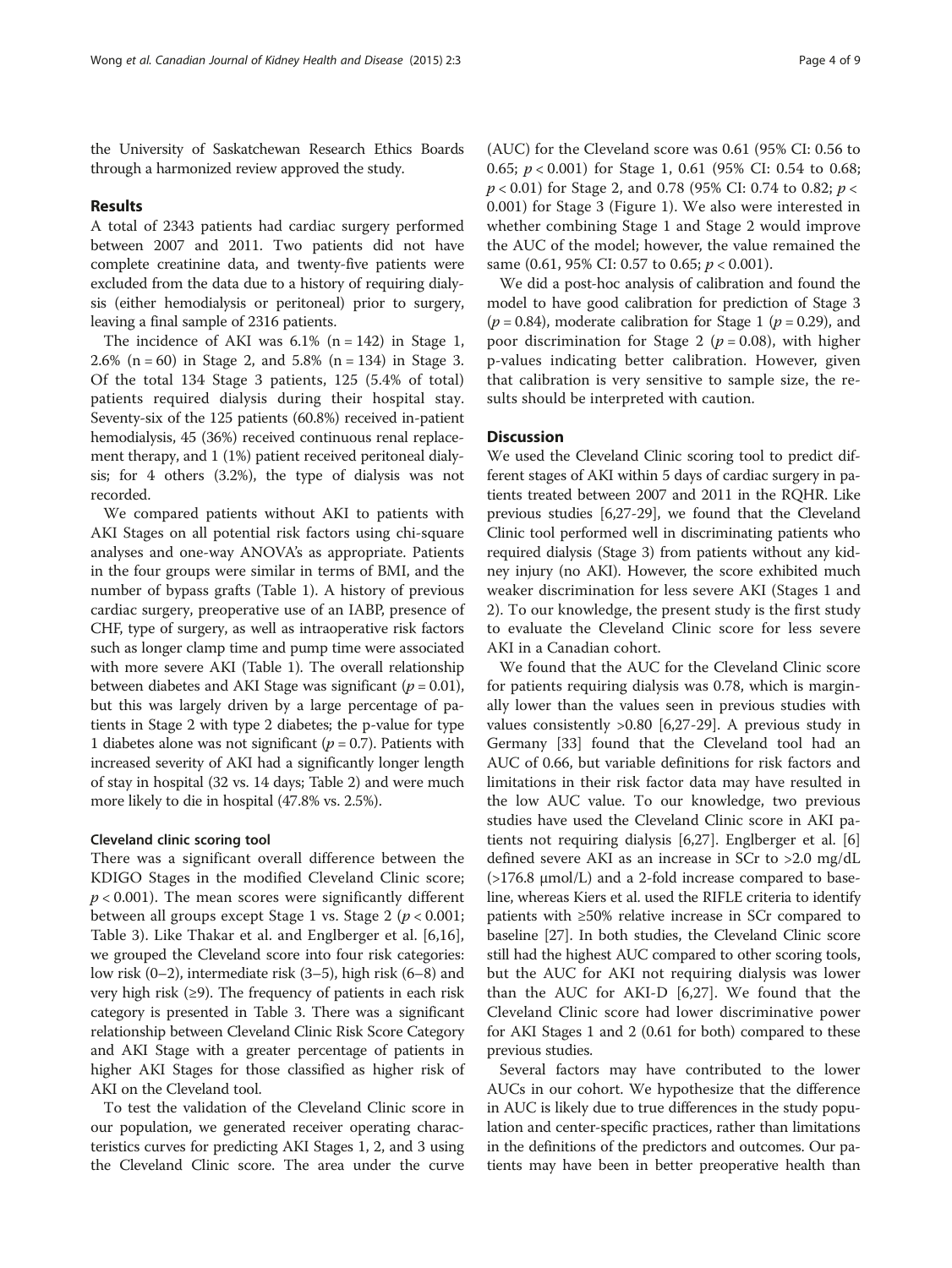<span id="page-4-0"></span>

| Risk factors (Total $n = 2316$ )                       | No AKI<br>$(N = 1980)$ | KDIGO stage 1<br>$(N = 142)$  | KDIGO stage 2<br>$(N = 60)$   | KDIGO stage 3<br>$(N = 134)$                    |         |
|--------------------------------------------------------|------------------------|-------------------------------|-------------------------------|-------------------------------------------------|---------|
| Preoperative continuous                                | Mean (SD)              | Mean (SD)                     | Mean (SD)                     | Mean (SD)                                       |         |
| Age (years)                                            | 66.75 (11.01)          | 69.40 <sup>*</sup> (10.96)    | 70.27 (10.30)                 | 69.81 (12.43)                                   |         |
| BMI                                                    | 29.74 (7.97)           | 30.98 (5.87)                  | 30.54 (5.61)                  | 30.23 (5.35)                                    |         |
| Preoperative creatinine (µmol/L)                       | 95.48 (32.16)          | 101.25 (36.40)                | 95.28 (20.19)                 | 152.07 (121.10) <sup>*</sup> / $&$ <sup>#</sup> |         |
| Preoperative categorical                               | N (%)                  | N (%)                         | N(%)                          | N(%)                                            | p-value |
| Gender                                                 |                        |                               |                               |                                                 | 0.9     |
| Female ( $n = 585$ )                                   | 494 (24.9%)            | 39 (27.5%)                    | 17 (28.3%)                    | 35 (26.1%)                                      |         |
| Male $(n = 1731)$                                      | 1486 (75.1%)           | 103 (72.5%)                   | 43 (71.7%)                    | 99 (73.9%)                                      |         |
| Preoperative intra-aortic balloon pump                 |                        |                               |                               |                                                 | 0.02    |
| Yes $(n = 27)$                                         | 18 (0.9%)              | $3(2.1\%)$                    | 1(1.7%)                       | 5(3.7%)                                         |         |
| No ( $n = 2289$ )                                      | 1962 (99.1%)           | 139 (97.9%)                   | 59 (98.3%)                    | 129 (96.3%)                                     |         |
| Congestive heart failure                               |                        |                               |                               |                                                 | < 0.001 |
| Yes ( $n = 256$ )                                      | 177 (8.9%)             | 23 (16.2%)                    | 15 (25%)                      | 41 (30.6%)                                      |         |
| No $(n = 2060)$                                        | 1803 (91.1%)           | 119 (83.8%)                   | 45 (75%)                      | 93 (69.4%)                                      |         |
| Ejection fraction <35%                                 |                        |                               |                               |                                                 | 0.8     |
| Yes $(n = 224)$                                        | 197 (9.9%)             | 11 (7.7%)                     | 5 (8.3%)                      | 11 (8.2%)                                       |         |
| sNo ( $n = 2092$ )                                     | 1783 (90.1%)           | 131 (92.3%)                   | 55 (91.7%)                    | 123 (91.8%)                                     |         |
| Type of surgery                                        |                        |                               |                               |                                                 | < 0.001 |
| CABG only ( $n = 1509$ )                               | 1344 (67.9%)           | 77 (54.2%)                    | 25 (41.7%)                    | 63 (47.0%)                                      |         |
| Valve only $(n = 251)$                                 | 220 (11.1%)            | 11 (7.7%)                     | 8 (13.3%)                     | 12 (9.0%)                                       |         |
| $CABG + value (n = 468)$                               | 341 (17.2%)            | 48 (33.8%)                    | 24 (40.0%)                    | 55 (41.0%)                                      |         |
| Other cardiac surgery( $n = 88$ )                      | 75 (3.8%)              | 6 (4.2%)                      | $3(5.0\%)$                    | $4(3.0\%)$                                      |         |
| Previous cardiac surgery                               |                        |                               |                               |                                                 | < 0.001 |
| Yes ( $n = 178$ )                                      | 131 (6.6%)             | 21 (14.8%)                    | 8 (13.3%)                     | 18 (13.4%)                                      |         |
| No ( $n = 2138$ )                                      | 1849 (93.4%)           | 121 (85.2%)                   | 52 (86.7%)                    | 116 (86.6%)                                     |         |
| Diabetes mellitus^                                     |                        |                               |                               |                                                 | 0.01    |
| Type 1 $(n = 22)$                                      | 18 (0.9%)              | $2(1.4\%)$                    | $\mathbb O$                   | 2(1.5%)                                         |         |
| Type $2 (n = 698)$                                     | 569 (28.7%)            | 50 (35.2%)                    | 28 (46.7%)                    | 51 (38.1%)                                      |         |
| None ( $n = 1596$ )                                    | 1393 (70.4%)           | 90 (63.4%)                    | 32 (53.3%)                    | 81 (60.4%)                                      |         |
| Chronic obstructive pulmonary disease                  |                        |                               |                               |                                                 | 0.2     |
| Yes (n = 114)                                          | 90 (4.5%)              | 10 (7.0%)                     | 4(6.7%)                       | 10 (7.5%)                                       |         |
| No $(n = 2202)$                                        | 1890 (95.5%)           | 132 (93.0%)                   | 56 (93.3%)                    | 124 (92.5%)                                     |         |
| Total                                                  | 100%                   | 100%                          | 100%                          | 100%                                            |         |
| Perioperative continuous                               | Mean (SD)              | Mean (SD)                     | Mean (SD)                     | Mean (SD)                                       |         |
| Cardiopulmonary bypass time<br>(entry to exit minutes) | 279.79 (73.91)         | 314.45* (93.31)               | 316.45* (92.60)               | 340.02 <sup>*</sup> /& (109.14)                 |         |
| Clamp time (minutes)                                   | 94.77 (36.63)          | $111.87$ <sup>*</sup> (40.65) | $114.72$ <sup>*</sup> (48.14) | 126.36 <sup>*</sup> /& (55.70)                  |         |
| Pump time (minutes)                                    | 112.55 (47.95)         | 135.55 (51.30)                | $141.98$ (66.01)              | 162.98 * & (78.01)                              |         |
| Number of bypass grafts                                | 5.53 (1.87)            | 5.44(2.07)                    | 5.25 (2.49)                   | 5.35 (2.21)                                     |         |

Abbreviations: AKI acute kidney injury, BMI body mass index, CABG coronary artery bypass graft, KDIGO, kidney disease: improving global outcomes, SD standard deviation.

Note: Conversion factors for units: SCr in to <sup>μ</sup>mol/L to mg/dL x0.0113. \*

 $*$ significantly different from No AKI (p < 0.05, Bonferonni).

&significant different from Stage 1 (p < 0.05, Bonferonni).

# significantly different from Stage 2 (p < 0.05, Bonferonni).

 $\Delta p$ -value with type 1 diabetes only:  $p = 0.7$ .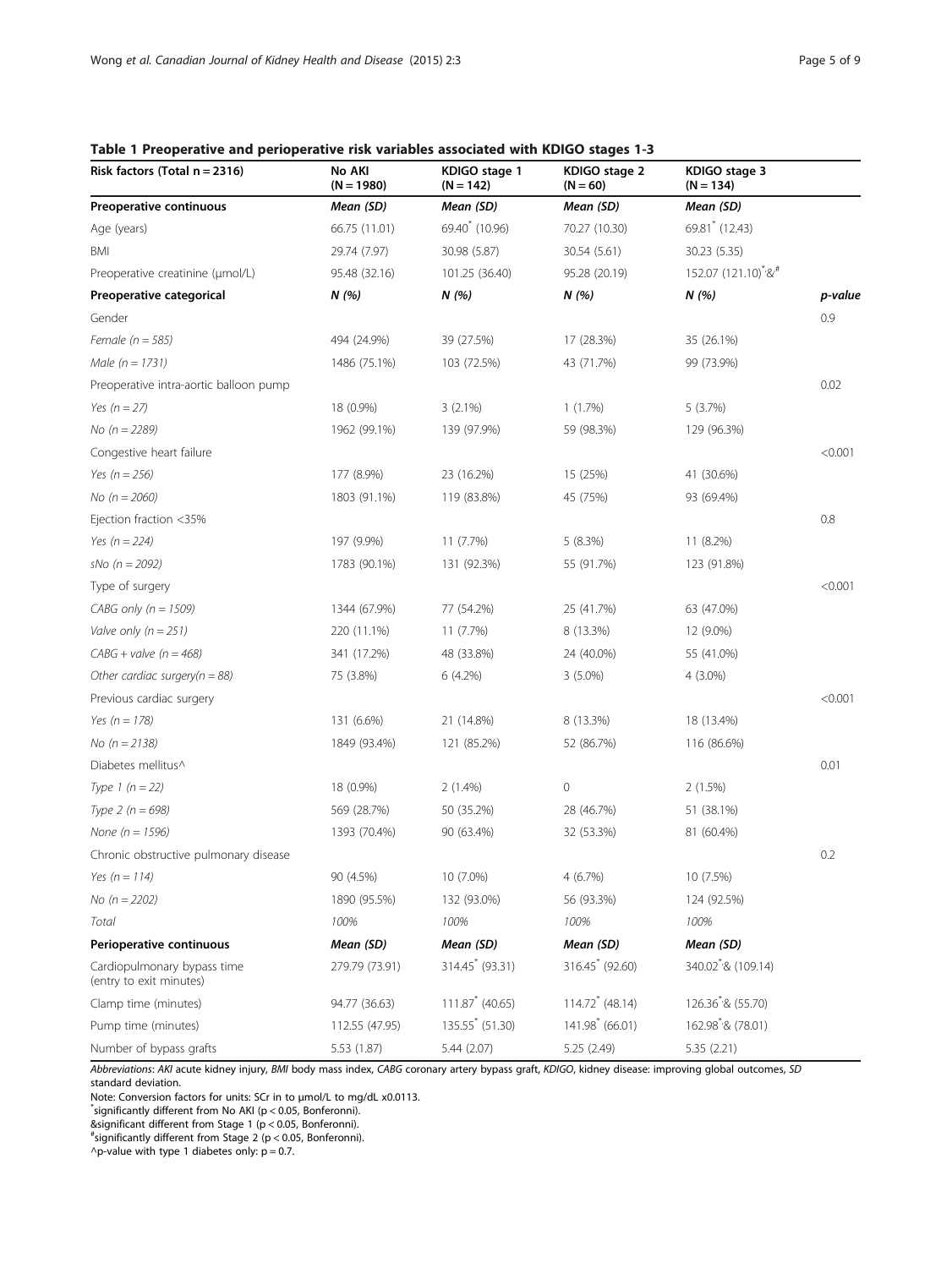#### <span id="page-5-0"></span>Table 2 Patient outcomes after cardiac surgery

|                                      | No AKI ( $N = 1980$ ) | KDIGO stage 1<br>$(N = 142)$ | KDIGO stage 2<br>$(N = 60)$ | KDIGO stage 3<br>$(N = 134)$  |         |
|--------------------------------------|-----------------------|------------------------------|-----------------------------|-------------------------------|---------|
|                                      | N(%)                  | N(%)                         | N (%)                       | N(%)                          | p-value |
| Type of dialysis                     | N/A                   | N/A                          | N/A                         |                               | N/A     |
| Continuous Renal Replacement Therapy |                       |                              |                             | 45 (36%)                      |         |
| In-Patient Hemodialysis              |                       |                              |                             | 75 (60%)                      |         |
| Peritoneal Dialysis                  |                       |                              |                             | $1(0.8\%)$                    |         |
| Unknown                              |                       |                              |                             | $4(3.2\%)$                    |         |
| Discharge destination                |                       |                              |                             |                               |         |
| Died ( $n = 148$ ) $\land$           | 50 (2.5%)             | 20 (14.1%)                   | 14 (23.3%)                  | 64 (47.8%)                    |         |
| Home $(n = 1327)$                    | 1220 (61.6%)          | 66 (46.5%)                   | 16 (26.7%)                  | 25 (18.7%)                    |         |
| Support services ( $n = 598$ )       | 537 (27.1%)           | 32 (22.5%)                   | 10 (16.7%)                  | 19 (14.2%)                    |         |
| Inpatient facility ( $n = 204$ )     | 147 (7.4%)            | 20 (14.1%)                   | 17 (28.3%)                  | 20 (14.9%)                    |         |
| Long-term care facility ( $n = 31$ ) | 19 (1.0%)             | $4(2.8\%)$                   | $3(5.0\%)$                  | 5(3.7%)                       |         |
| Other $(n = 8)$                      | $7(0.4\%)$            | $\mathbf{0}$                 | $\mathbf{0}$                | 1(0.7%)                       |         |
|                                      | Mean (SD)             | Mean (SD)                    | Mean (SD)                   | Mean (SD)                     | p-value |
| Length of stay (days)                | 14.02 (11.55)         | $23.83^{\circ}$ (35.80)      | 24.97 (18.31)               | 32.96 <sup>*</sup> /& (33.05) | < 0.001 |

Abbreviations: AKI acute kidney injury, KDIGO kidney disease: improving global outcomes, SD standard deviation.

^Mortality only:  $X^2$  (3) = 475.69, p < 0.001, Cramer's V = 0.45.

 $\checkmark$ significantly different from No AKI (p < 0.05, Bonferroni).

&significantly different from Stage 1 (p < 0.05, Bonferroni).

other studies, whose patients had more comorbidities and poorer preoperative cardiac function [\[6,16,27](#page-7-0),[28](#page-7-0)], similar to the patients in the original Cleveland Clinic score development study [\[16\]](#page-7-0). The Cleveland Clinic score was also validated in a cohort with a higher proportion of nonisolated CABG surgeries [\[16\]](#page-7-0). Isolated CABG surgery has a lower incidence of AKI compared to valve and combined surgeries [\[4,7](#page-7-0)], and this is reflected in the Cleveland Clinic score as non-isolated CABG surgeries are assigned higher point values [\[16\]](#page-7-0). The combination of healthier patients in our cohort and less complex surgeries than other cohorts [[6,28](#page-7-0)[,33\]](#page-8-0) may have resulted in lower discriminative power. The absence of data on whether the surgery was emergent or not, one of the stronger contributors to the Cleveland Clinic scoring tool [[16](#page-7-0)], may also have reduced the predictive power of the Cleveland score. The way emergent surgery is recorded would also be important as the outcomes of patients labeled as "emergent" can be vastly different.

Unlike the original Cleveland Clinic score paper [\[16](#page-7-0)], female gender, COPD, type 1 diabetes and LVEF <35% were not significant predictors of AKI Stage in our cohort. As noted above, better preoperative health of our cohort may be a contributing factor. In addition, there was variation in the way LVEF was measured and recorded among clinicians at our center. Typically patients with LVEF <20% are not operated on at our center. Approximately half the LVEF data were coded as binary  $(**35%**, **235%**)$  so we were unable to examine the distribution of patients with LVEF levels and determine if our population had more LVEF closer to 35% compared to other studies. Therefore, selection bias may have contributed to the lack of LVEF effect in our study. We had a very low proportion of patients with type 1 diabetes

| Table 3 Relationship between KDIGO stage and risk categories of the Cleveland tool |  |  |  |
|------------------------------------------------------------------------------------|--|--|--|
|------------------------------------------------------------------------------------|--|--|--|

|                                    | No AKI $(N = 1980)$ | KDIGO stage $1 (N = 142)$ | KDIGO stage $2 (N = 60)$ | KDIGO stage $3(N = 134)$  |
|------------------------------------|---------------------|---------------------------|--------------------------|---------------------------|
| Overall mean (SD) risk score       | 1.61 (1.59)         | $2.34^*$ (1.68)           | $2.35^{\circ}$ (1.66)    | $3.69^{\degree}$ & (2.07) |
| Cleveland risk category            | N(%)                | N(%)                      | N(96)                    | N(%)                      |
| Low risk $(0-2; n = 1659)$         | 1503 (90.6%)        | 82 (4.9%)                 | 32 (1.9%)                | 42 (2.5%)                 |
| Intermediate risk $(3-5; n = 576)$ | 429 (74.4%)         | 55 (9.5%)                 | 25 (4.3%)                | 68 (11.8%)                |
| High risk $(6-8; n = 75)$          | 47 (59.5%)          | $5(6.3\%)$                | $3(3.8\%)$               | 24 (30.4%)                |
| Very high risk $(≥9; n = 1)$       | $(100\%)$           |                           |                          |                           |

Abbreviations: AKI acute kidney injury, KDIGO kidney disease: improving global outcomes, SD standard deviation.

 $\check{ }$ significantly different from No AKI (p < 0.05, Bonferonni).

&significantly different from Stage 1 (p < 0.05, Bonferonni).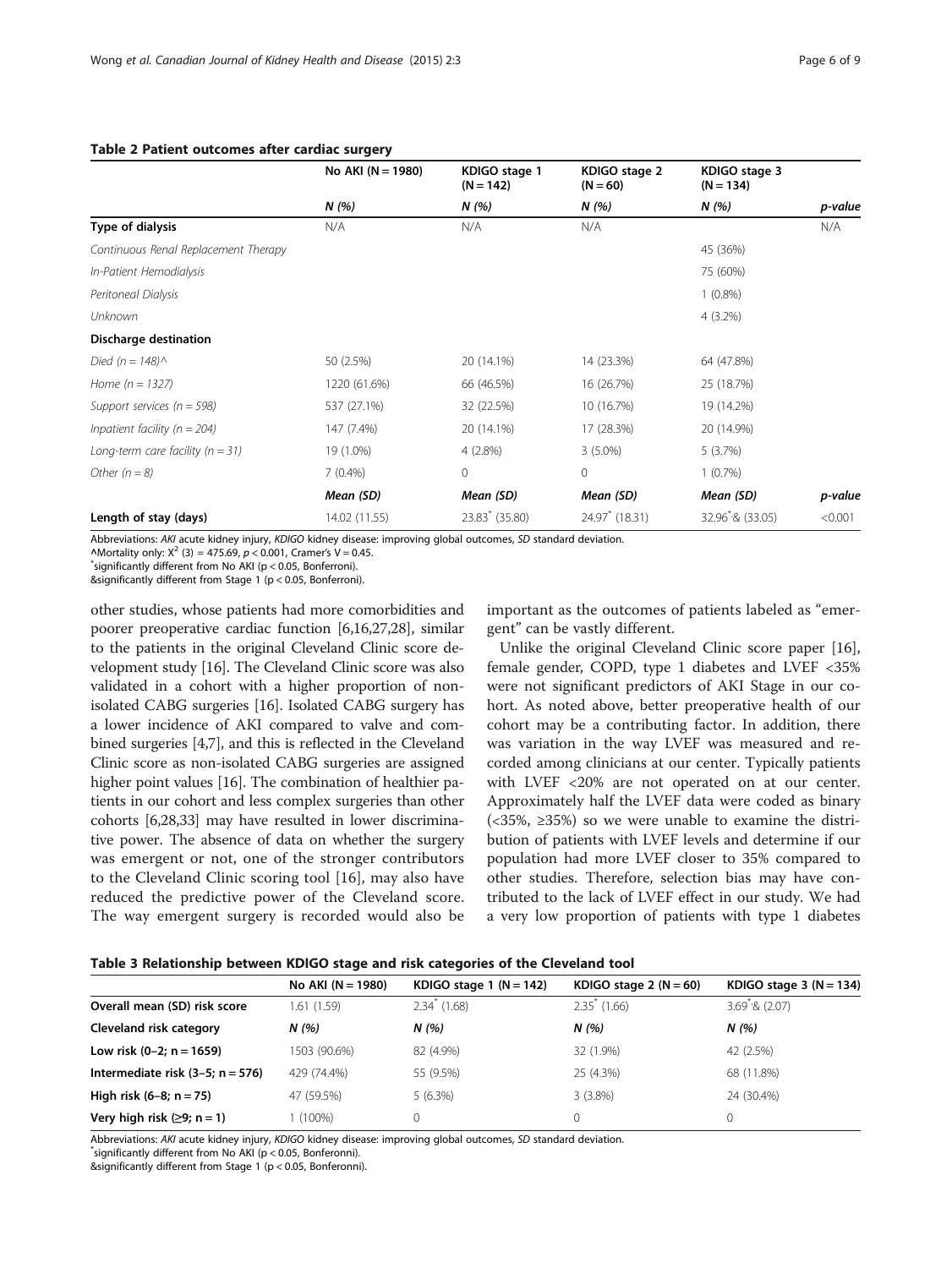and the lack of information on insulin use likely underestimated the sample size for that predictor and reduced our power. Also, Thakar [[17](#page-7-0)] defined COPD as a history of COPD requiring medications; we were not able to determine from the records whether patients were medicated or not. Moreover, COPD is used inconsistently as a general descriptor of patients with breathing difficulties or a history of smoking without requiring medical tests prior to diagnosis. Thus, it is possible that our patients had a lower severity of COPD than other cohorts.

Almost half of all patients who progressed to Stage 3 AKI after cardiac surgery died, whereas 23.3% died in Stage 2 and 14.1% in Stage 1. Therefore, even AKI Stages 1 and 2 are associated with a high degree of mortality. Even though the numbers were small, 2.8% of patients in Stage 1 and 5.0% in Stage 2 required long-term care facilities. Patients in Stage 1 and 2 also stayed significantly longer in hospital than patients with no AKI. Therefore, our data suggest that even early stages of AKI are associated with considerable burden on the patient and the health care system, warranting a need for preoperative risk assessment. These results were similar to other studies, and

further illustrate the need for prediction models that are accurate in predicting earlier stages of AKI.

Ideally, a preoperative risk stratification tool would identify high-risk patients so that prevention strategies could be started earlier, which would improve quality of care, patient management, and resource allocation. These measures may include: avoiding nephrotoxic medications whenever possible, optimizing fluid volume and perfusion pressure, correcting electrolyte imbalances, monitoring indicators of renal function such as SCr and urine output, treating infection and oliguria quickly, preventing hyperglycemia, and considering alternatives to therapies that may result in an elevated risk of kidney injury, such as those involving traditional contrast agents [[3,5](#page-7-0)[,32,34,35](#page-8-0)]. Although several biomarkers have shown promise in detecting AKI at 24 hours after surgery, intraoperative or immediately postoperative detection remains elusive [\[1](#page-7-0)].

## **Conclusions**

We have demonstrated the validity of the Cleveland Clinic score for predicting risk of severe AKI (Stage 3) in a large, diverse sample of Canadian patients undergoing cardiac

<span id="page-6-0"></span>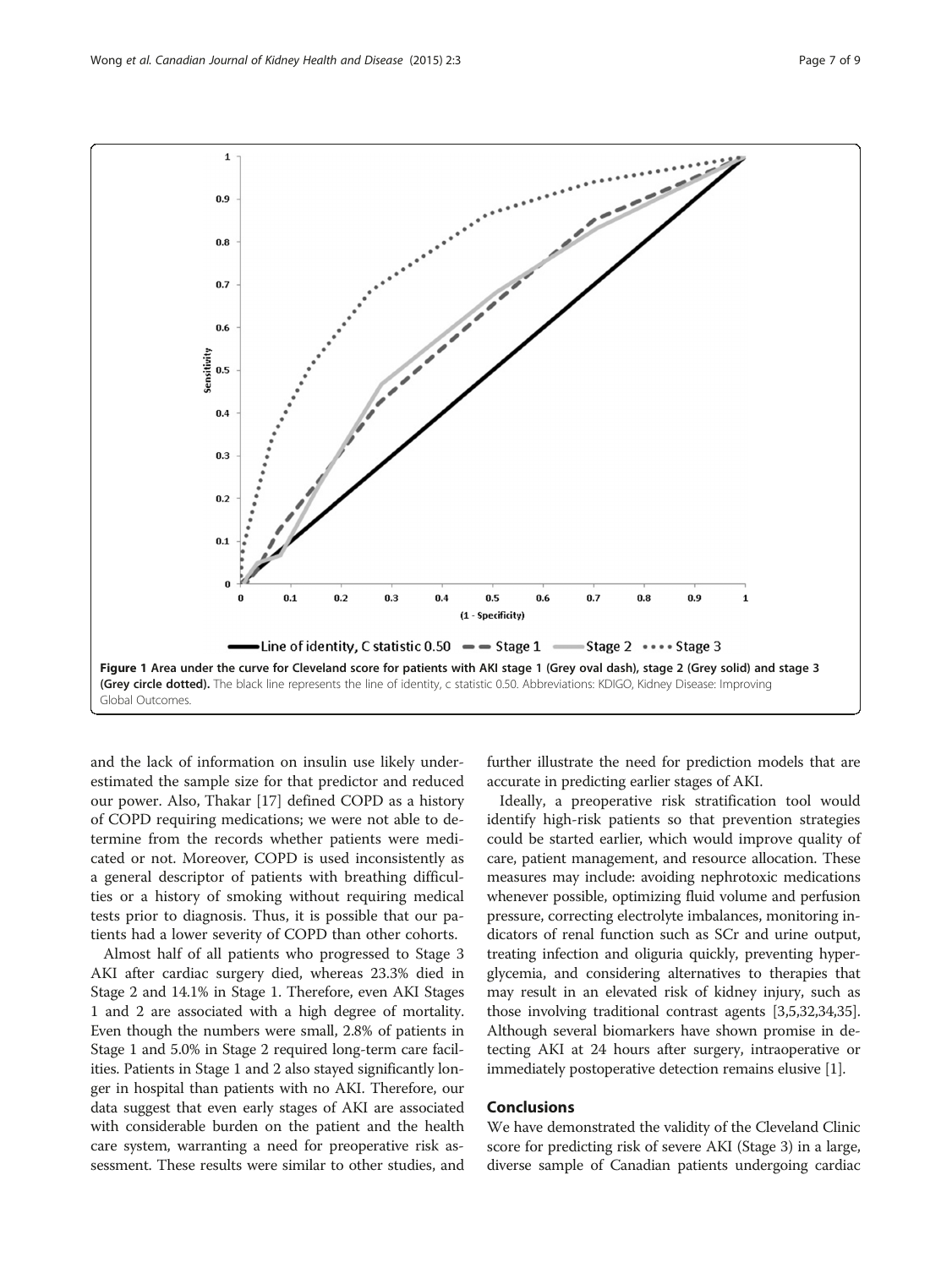<span id="page-7-0"></span>surgery. The score was less successful in stratifying patients into Stages 1 or 2. However, these earlier and milder forms of AKI were still associated with outcomes that have a considerable impact on health care expenditure, such as increased time in hospital, home care and other support services, and time in rehabilitation stepdown units. AKI also greatly increases the risk of chronic kidney disease and downstream end-stage renal disease. Therefore, future research is needed to create alternative risk scores that can accurately predict earlier stages of AKI in order to develop interventions that may prevent these adverse events.

## Additional file

#### [Additional file 1:](http://www.cjkhd.org/content/supplementary/s40697-015-0037-x-s1.docx) Modified Cleveland Clinic score.

#### Competing interests

The authors declare that they have no competing interests.

#### Authors' contributions

All authors participated in the study design, interpretation of the data, and revision of the manuscript. BW and JSO drafted the manuscript. JSO conducted the statistical analyses. BP conceived of the study. All authors read and approved the final manuscript.

#### Acknowledgements

The Mach-Gaensslen Foundation funded this research project through the University of Saskatchewan College of Medicine Dean's Project Fund for Undergraduate Medical Students, but did not contribute to the design or conducting of this project.

We thank Michael Macdonald and Rhonda Ostrowka for their assistance with data collection for this project.

#### Author details

<sup>1</sup>College of Medicine - Regina Campus, University of Saskatchewan, Regina General Hospital, 1440-14th Avenue, Regina, SK S4P0W5, Canada. <sup>2</sup>Research and Performance Support, Regina Qu'Appelle Health Region, Regina, SK, 2180 - 23rd Avenue, Regina, SK S4S 0A5, Canada. <sup>3</sup>Department of Surgery, Regina Qu'Appelle Health Region, Regina, SK, Regina General Hospital, 1440-14th Avenue, Regina, SK S4P0W5, Canada. <sup>4</sup>Section of Nephrology, Department of Medicine, Regina Qu'Appelle Health Region, Regina, SK, Regina General Hospital, 1440-14th Avenue, 3401-B Pasqua Street, Regina, SK S4P0W5, Canada.

#### Received: 10 November 2014 Accepted: 20 January 2015 Published online: 30 January 2015

#### References

- Calvert S, Shaw A. Perioperative acute kidney injury. Perioper Med (Lond). 2012;1:6.
- 2. Chertow GM, Lazarus JM, Christiansen CL, Cook EF, Hammermeister KE, Grover F, et al. Preoperative renal risk stratification. Circulation. 1997;95:878–84.
- 3. Lenihan CR, Montez-Rath ME, Mora Mangano CT, Chertow GM, Winkelmayer WC. Trends in acute kidney injury, associated use of dialysis, and mortality after cardiac surgery, 1999 to 2008. Ann Thorac Surg. 2013;95:20–8.
- 4. Mariscalco G, Lorusso R, Dominici C, Renzulli A, Sala A. Acute kidney injury: a relevant complication after cardiac surgery. Ann Thorac Surg. 2011;92:1539–47.
- 5. Rosner MH, Okusa MD. Acute kidney injury associated with cardiac surgery. Clin J Am Soc Nephrol. 2006;1:19–32.
- 6. Englberger L, Suri RM, Li Z, Dearani JA, Park SJ, Sundt 3rd TM, et al. Validation of clinical scores predicting severe acute kidney injury after cardiac surgery. Am J Kidney Dis. 2010;56:623–31.
- 7. Hobson CE, Yavas S, Segal MS, Schold JD, Tribble CG, Layon AJ, et al. Acute kidney injury is associated with increased long-term mortality after cardiothoracic surgery. Circulation. 2009;119:2444–53.
- 8. Huen SC, Parikh CR. Predicting acute kidney injury after cardiac surgery: a systematic review. Ann Thorac Surg. 2012;93:337–47.
- 9. Karkouti K, Wijeysundera DN, Yau TM, Callum JL, Cheng DC, Crowther M, et al. Acute kidney injury after cardiac surgery: focus on modifiable risk factors. Circulation. 2009;119:495–502.
- 10. Lassnigg A, Schmidlin D, Mouhieddine M, Bachmann LM, Druml W, Bauer P, et al. Minimal changes of serum creatinine predict prognosis in patients after cardiothoracic surgery: a prospective cohort study. J Am Soc Nephrol. 2004;15:1597–605.
- 11. Lopez-Delgado JC, Esteve F, Torrado H, Rodriguez-Castro D, Carrio ML, Farrero E, et al. Influence of acute kidney injury on short- and long-term outcomes in patients undergoing cardiac surgery: risk factors and prognostic value of a modified RIFLE classification. Crit Care. 2013;17:R293.
- 12. Bove T, Calabro MG, Landoni G, Aletti G, Marino G, Crescenzi G, et al. The incidence and risk of acute renal failure after cardiac surgery. J Cardiothorac Vasc Anesth. 2004;18:442–5.
- 13. Chertow GM, Levy EM, Hammermeister KE, Grover F, Daley J. Independent association between acute renal failure and mortality following cardiac surgery. Am J Med. 1998;104:343–8.
- 14. Palomba H, de Castro I, Neto AL, Lage S, Yu L. Acute kidney injury prediction following elective cardiac surgery: AKICS Score. Kidney Int. 2007;72:624–31.
- 15. Thakar CV, Worley S, Arrigain S, Yared JP, Paganini EP. Improved survival in acute kidney injury after cardiac surgery. Am J Kidney Dis. 2007;50:703–11.
- 16. Thakar CV, Arrigain S, Worley S, Yared JP, Paganini EP. A clinical score to predict acute renal failure after cardiac surgery. J Am Soc Nephrol. 2005;16:162–8.
- 17. Thakar CV, Liangos O, Yared JP, Nelson D, Piedmonte MR, Hariachar S, et al. ARF after open-heart surgery: influence of gender and race. Am J Kidney Dis. 2003;41:742–51.
- 18. Bihorac A, Yavas S, Subbiah S, Hobson CE, Schold JD, Gabrielli A, et al. Long-term risk of mortality and acute kidney injury during hospitalization after major surgery. Ann Surg. 2009;249:851–8.
- 19. Hansen MK, Gammelager H, Mikkelsen MM, Hjortdal VE, Layton JB, Johnsen SP, et al. Post-operative acute kidney injury and five-year risk of death, myocardial infarction, and stroke among elective cardiac surgical patients: a cohort study. Crit Care. 2013;17:R292.
- 20. Loef BG, Epema AH, Smilde TD, Henning RH, Ebels T, Navis G, et al. Immediate postoperative renal function deterioration in cardiac surgical patients predicts in-hospital mortality and long-term survival. J Am Soc Nephrol. 2005;16:195–200.
- 21. Lok CE, Austin PC, Wang H, Tu JV. Impact of renal insufficiency on short- and long-term outcomes after cardiac surgery. Am Heart J. 2004;148:430–8.
- 22. Ishani A, Nelson D, Clothier B, Schult T, Nugent S, Greer N, et al. The magnitude of acute serum creatinine increase after cardiac surgery and the risk of chronic kidney disease, progression of kidney disease, and death. Arch Intern Med. 2011;171:226–33.
- 23. Dasta JF, Kane-Gill SL, Durtschi AJ, Pathak DS, Kellum JA. Costs and outcomes of acute kidney injury (AKI) following cardiac surgery. Nephrol Dial Transplant. 2008;23:1970–4.
- 24. Brown JR, Parikh CR, Ross CS, Kramer RS, Magnus PC, Chaisson K, et al. Impact of perioperative acute kidney injury as a severity index for thirty-day readmission after cardiac surgery. Ann Thorac Surg. 2014;97:111–7.
- 25. Ho J, Reslerova M, Gali B, Nickerson PW, Rush DN, Sood MM, et al. Serum creatinine measurement immediately after cardiac surgery and prediction of acute kidney injury. Am J Kidney Dis. 2012;59:196–201.
- 26. Park M, Coca SG, Nigwekar SU, Garg AX, Garwood S, Parikh CR. Prevention and treatment of acute kidney injury in patients undergoing cardiac surgery: a systematic review. Am J Nephrol. 2010;31:408–18.
- 27. Kiers HD, van den Boogaard M, Schoenmakers MC, van der Hoeven JG, van Swieten HA, Heemskerk S, et al. Comparison and clinical suitability of eight prediction models for cardiac surgery-related acute kidney injury. Nephrol Dial Transplant. 2013;28:345–51.
- 28. Candela-Toha A, Elias-Martin E, Abraira V, Tenorio MT, Parise D, de Pablo A, et al. Predicting acute renal failure after cardiac surgery: external validation of two new clinical scores. Clin J Am Soc Nephrol. 2008;3:1260–5.
- 29. Wijeysundera DN, Karkouti K, Dupuis JY, Rao V, Chan CT, Granton JT, et al. Derivation and validation of a simplified predictive index for renal replacement therapy after cardiac surgery. JAMA. 2007;297:1801–9.
- 30. Aronson S, Fontes ML, Miao Y, Mangano DT, Investigators of the Multicenter Study of Perioperative Ischemia Research G, Ischemia R, et al. Risk index for